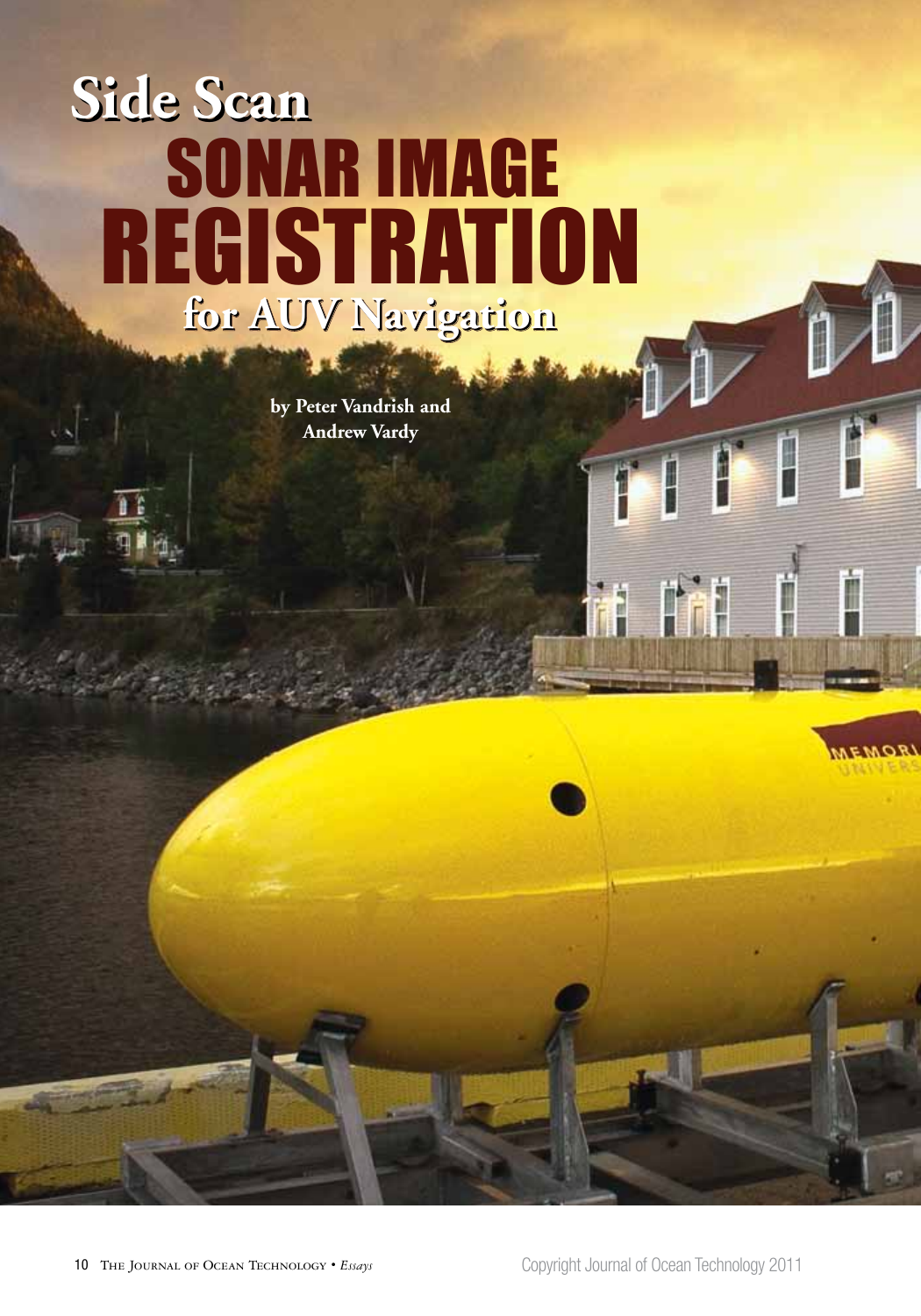

MUN Explorer AUV platform with the Marine Institute's Holyrood Marine Base in the background.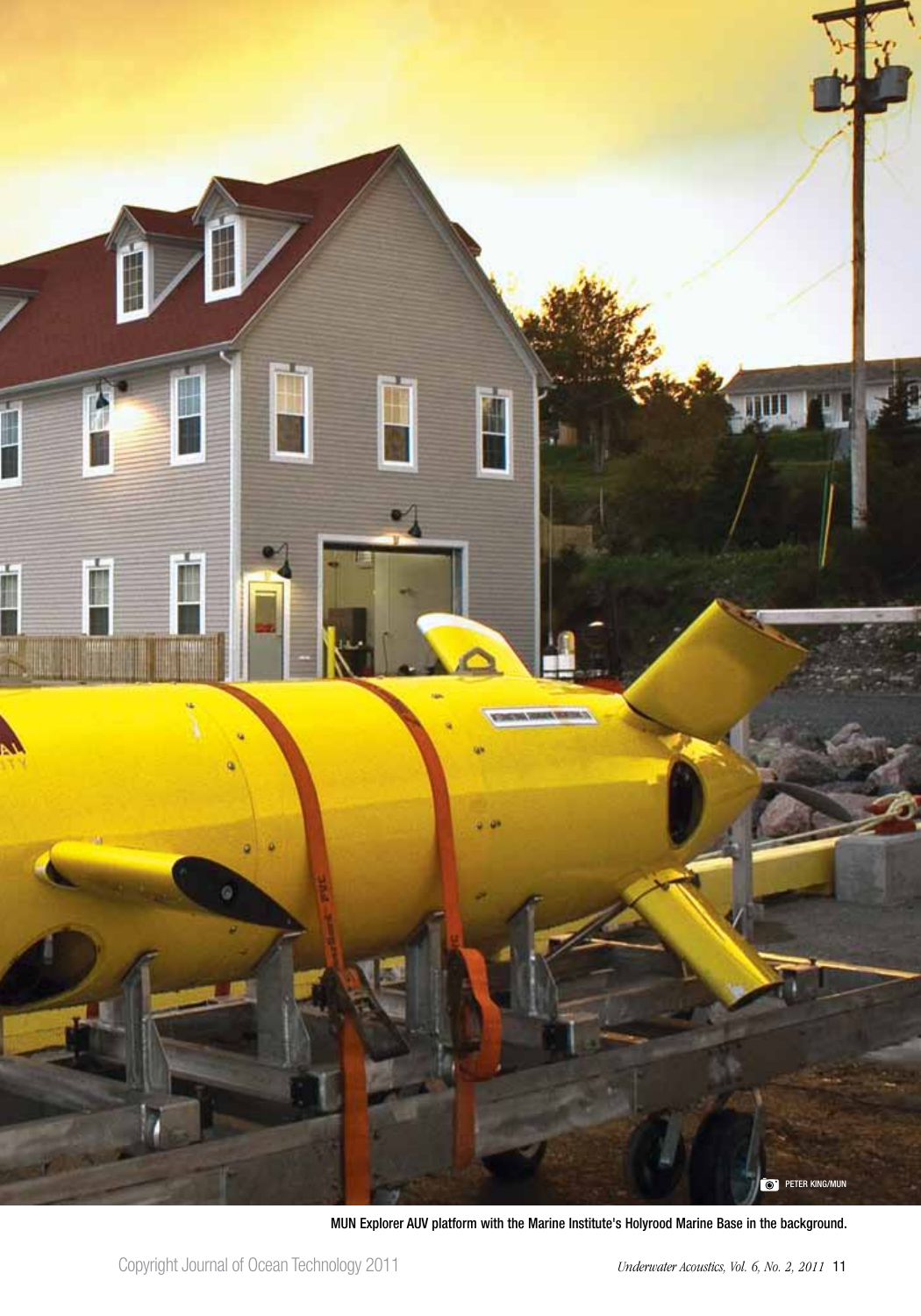# **Introduction**

An Autonomous Underwater Vehicle (AUV) can be given sight through acoustic imaging systems. In this essay we discuss the usage of side scan sonar imaging for AUV navigation. In particular, we focus on image registration, which is the problem of identifying movement between two images. There has been much work on image registration in optical images. However, the application of image registration to side scan sonar images presents a number of challenges.

Memorial University of Newfoundland (MUN) is a leader in underwater vehicle operations and technologies. The Responsive Autonomous Underwater Vehicle Localization and Mapping (REALM) project led by Memorial University focuses on expanding the capabilities of the MUN Explorer AUV platform, in particular; and developing novel techniques for AUV navigation and surveying capabilities, in general. Navigation itself plays a very important role in enabling the autonomous operation of an AUV not only as a path planning subsystem, but also to ensure the safety and recovery of the vehicle. Traditional AUV localization techniques combine information from a variety of sensors. While on the surface, the AUV updates its position from the Global Positioning System (GPS). During a dive the AUV relies on its Inertial Navigation Unit (INU) to estimate its acceleration and integrate this information to update its position. In the vicinity of the seabed, a Doppler Velocity Log (DVL) can be used to estimate the speed over ground, which allows for increased precision in updating the vehicle's position. However, it is only GPS which provides an absolute sense of position, and even the position estimate from GPS will include some error. The INU and DVL can be used to update the position estimate, but it is inevitable that this estimate will drift from its true value. Therefore AUVs will surface periodically to obtain an absolute position fix from GPS.

A side scan sonar system provides an AUV with a framework for developing highly

sophisticated navigation systems. An AUV carrying a side scan sonar system within its payload can extract an enormous amount of information about its current surroundings in the form of sonar images. The objective of side scan sonar image registration is to accurately determine the mapping between the currently observed image, or sensed image, to a previously obtained reference image.

# **Application of Image Registration to AUV Navigation**

Image registration can be used to provide an absolute sense of position with respect to a previously visited place. This has a number of potential applications. In Simultaneous Localization and Mapping (SLAM) the goal is to build a map of the environment while determining the vehicle's position within that map. Image registration can be used to determine both the change in the vehicle's position with respect to the existing part of the map, and also to determine how newly perceived parts of the environment should be added to the map.

The mobile robotics research community has been working on the problem of SLAM for two decades. Efficient and effective solutions have emerged. However, SLAM remains a computationally expensive process and it is not clear that large-scale navigation on an AUV will be possible with current algorithms. Therefore, in our project we are investigating an alternative strategy known as Qualitative Navigation. Qualitative Navigation is also an idea that has arisen from research on mobile robotics. It asserts that an autonomous robot can find its way throughout an environment without necessarily requiring a single global coordinate system for describing the locations of all landmarks. This contrasts with most work in autonomous robotics and in AUVs where the primary input to the navigational system is a description of landmarks and goals, all specified within a single global coordinate system. Our project focuses on autonomous route following of Memorial University's Explorer AUV within a Qualitative Navigation framework. An AUV capable of autonomously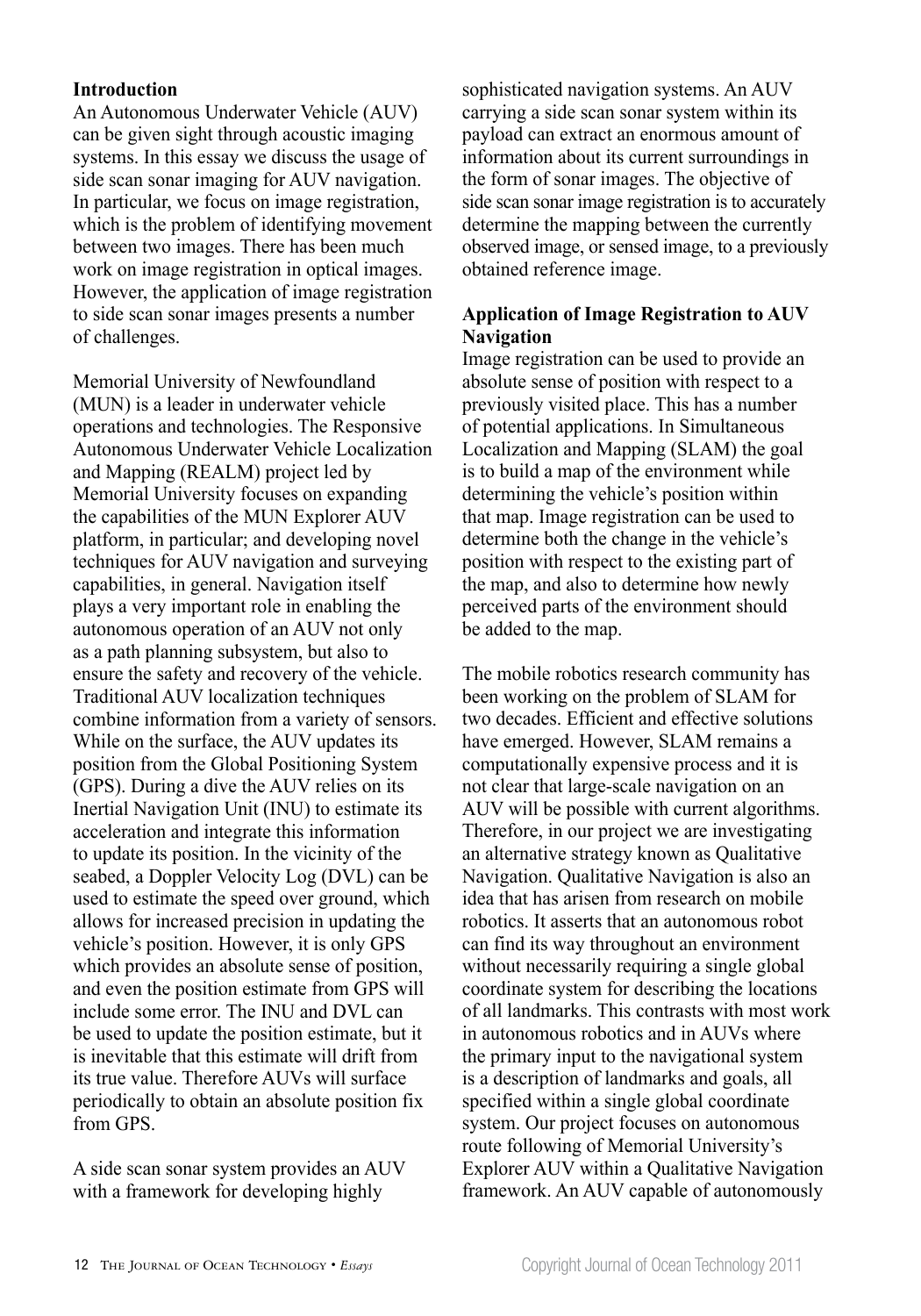following a specified route would have numerous applications. In particular, this is intended to address applications in infrastructure inspection and environmental monitoring.

Image registration forms a crucial part of our navigational strategy. The AUV is first guided along a route during the training phase. It may be necessary for the AUV to surface periodically to update its position estimate and therefore ensure that it is following the desired route. During the training phase the AUV will record the side scan sonar images encountered along the route. All of the steps described thus far can be managed with current technology. The next step is to follow the route again, autonomously and without surfacing. The AUV will continuously try to determine its position along the route. It is important to note that we only need to keep track of the percentage of the AUV's travel along the route. This is a 1-dimensional estimation problem that is much easier to handle than the problem of determining the AUV's position in 3-dimensional space. Once the AUV's position along the route is known, we will utilize side scan sonar image registration to determine the vehicle's displacement from the route. Once this displacement is known, the vehicle's trajectory can be altered to allow it to return to the desired route. Continuing in this manner, the AUV should be able to travel the entire route without needing to surface.

# **Side Scan Sonar**

Side scan sonar systems produce high resolution image representations (or sonograms) of acoustic backscatter; see Figure 1. They operate by emitting a narrow (in the fore-aft direction) acoustic pulse perpendicular to the along-track direction vector and out each side of the sonar. The pulse spreads out over a wide angle in the across-track plane to ensonify [flood with sound waves] the seabed. The width along the seafloor covered by the acoustic pulse (ping) is referred to as the swath width. In the unprocessed received signal, regions along the swath which produce strong backscatter will



Figure 1: A typical side scan sonar image.

show up lighter within the image scanline. Protruding objects on the seabed will produce light regions followed by a dark shadow. There are numerous factors which come to impact the accuracy of image interpretation. They include changes to the velocity, orientation (roll, pitch, and yaw) and sway of the vehicle, acoustic noise, beam pattern, and the absorptivity and structure of the reflecting surfaces, for example. As a ping propagates away from the sonar, the beam width in the along-track direction expands. This in turn has the effect of a decreased along-track image resolution at points sufficiently far from the sonar. Multiple collinear landmarks running parallel to the along-track at a long range from the sonar could appear merged together in the final image. Obviously, one might think that this problem can be sidestepped by simply accepting data from within a shorter range. However, a similar problem exists which affects the across-track resolution. Depending on the pulse duration, multiple collinear landmarks along the scanline closer to the sonar could appear merged in the final image. Hence, there is a tradeoff between the resolutions in the across-track versus along-track directions. This is one challenge which could affect the reliability of image registration.

In terms of backscatter, large protruding objects will cast a dark "shadow" adjacent to the object. This occurs since no acoustic energy is capable of reaching this region. The horizontal length of this shadow will vary depending on where the object is in the across-track direction relative to the sonar. The shadow may also appear differently depending on the vantage point of the sonar. Thus, the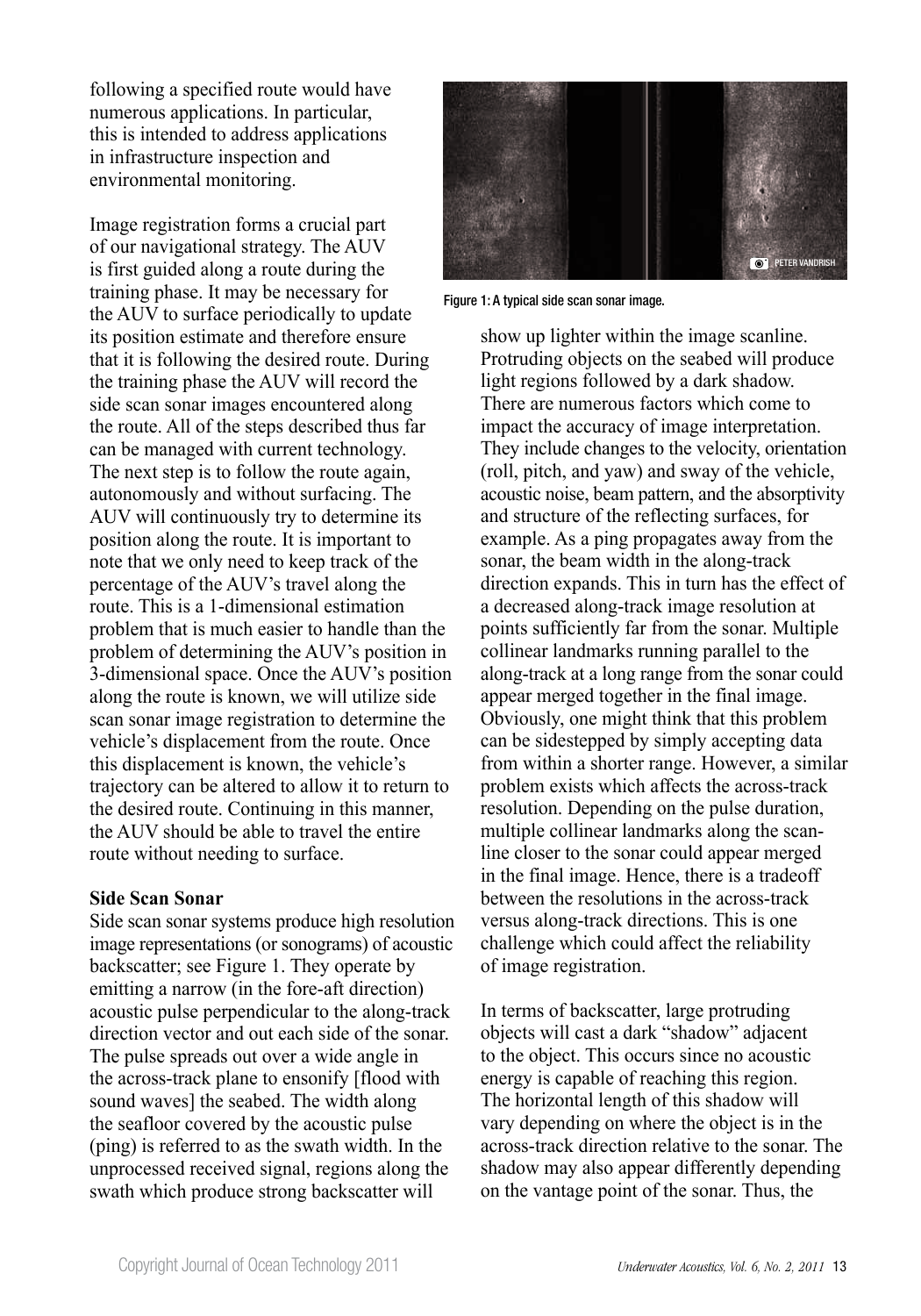shadow may be a misleading indication of the height and shape of the object. In addition, areas of seabed which produce a very high specular reflection could also be mistakenly interpreted as a shadow. Another aspect which influences the amount of backscatter seen at the sonar is the structure and absorptivity of the seabed. Regions of seabed which are coarse will tend to reflect more energy back to the acoustic sensor and they will therefore show up lighter. Areas which absorb much of the energy will show up darker in intensity. These effects depend on the seabed material, the measure of coarseness, the frequency of the transmitted pulse, and the angle of incidence, among other factors. One consequence of this is that these regions show up as texture-like features in the resulting image.

Geometric image distortions can arise on account of the dynamics of the vehicle. Most sonar transducers, whether contained within an AUV's payload or part of a towfish construction, will usually undergo changes in orientation, velocity and sway. Some of these dynamics are more present in a towfish configuration since surge and heave in the towing ship will have a large impact on the towfish. For simplification, in this work we consider the AUV to be constrained by three degrees of freedom. They include the freedom of translatory motion in the x-y directions and the freedom to rotate within a 2D plane parallel to the surface at a constant depth. This constraint fits within our application of route following. The depth of the vehicle can be made constant during the training phase and it should be straightforward for the vehicle to maintain itself at this same depth while autonomously following the route.

#### **Image Registration**

Image registration techniques can be categorized as being either featurebased or area-based. It is also possible to further sub-categorize the techniques depending on whether they operate on the images as a whole or partition the images into regions of interest. Featurebased techniques, as the name implies,

attempt to identify interesting structure within an image such that the feature can be assigned a unique and robust description. This step is known as feature extraction. Image registration then involves a feature matching process which attempts to match features based on their descriptions. Once a set of candidate matches is constructed, geometric methods are applied to determine the transformation which maps the set of features observed in one image to the set of features observed in the second image. If the number of matches is high, and a transformation is found which maximizes the number of overlapping feature points between images, then the transformation is accepted. Area-based registration techniques attempt to register images by operating on pixel intensity values directly. A similarity metric is used to evaluate how accurate the transformation parameters map the sensed image onto the reference image. The metric may be based on correlation or minimum distance. Some techniques perform a transformation on the image signal prior to registration. An effective example of this is known as phase-correlation which performs the entire registration in the frequency domain. We have determined that two well known image registration techniques apply very well to side scan sonar images. One is based on a feature extractor called the scaleinvariant feature transform (SIFT), while the other is the aforementioned phase-correlation which operates on the images globally and in the frequency domain.

SIFT was developed by David Lowe at the University of British Columbia. It has found wide application in computer vision research



Figure 2: Side scan sonar reference and sensed images with SIFT feature points overlaid.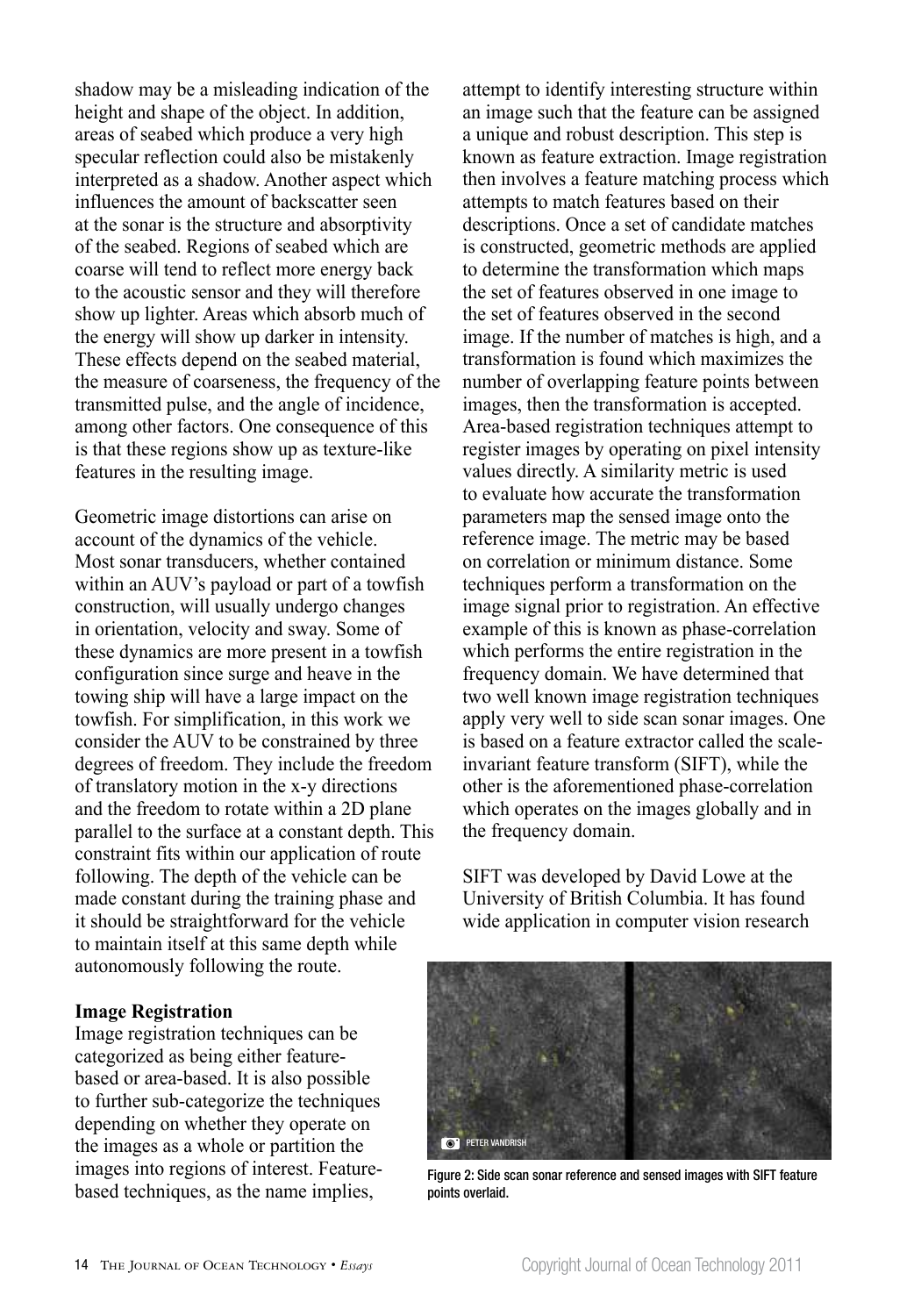

Figure 3: Examples of seamlessly registered side scan sonar images.

and is well known as one of the most robust feature extraction methods available today. The accuracy of SIFT is dependent on the number of correct matches obtained between a sensed and reference image pair. The number of correct matches will, in turn, depend on the similarity between the images. Unfortunately, changes in the position of the AUV will change the position of the acoustic shadows of seabed objects which may cause false matches and may prevent true matches from being found. Figure 2 shows the features extracted from a pair of side scan sonar images using SIFT. Figure 3 provides the registration of those images based on the set of matched features.

Phase-correlation is a well known registration technique based on the Fourier transform. It is characterized as highly efficient and robust to non-uniform illumination variations. Coupling this technique with a number of image preprocessing stages makes it perform very well for side scan sonar images, including when the images contain a considerable amount of structure. Phase-correlation operates by firstly computing the Fourier transforms of two input signals; in this case, the signals are two dimensional images. The cross-power spectrum is determined by the multiplication of the

normalized spectrum of the first signal by the normalized complex conjugate of the second spectrum. The inverse Fourier transform of the cross-power spectrum is a two dimensional signal with a dominant peak located at a point which indicates the relative displacement between the two signals.

# **Conclusions**

The real-time registration of side scan sonar images obtained by an AUV could provide a rich foundation for the development of sophisticated navigation algorithms. Not only can registration be used to provide feedback in the absence of a GPS signal, it may also be used as a standalone navigation solution. However, side scan sonar systems present a number of challenges to image registration algorithms when compared to optical imaging systems. Facing these challenges, SIFT and phase-correlation provide robust solutions given that the stability of the platform is assumed. Extending these concepts to the wider variety of side scan sonar image degradations is just around the corner. A complete navigation system based on the unification of computer vision and sonar imaging will continue to be the goal of our work at Memorial University of Newfoundland  $\sim$